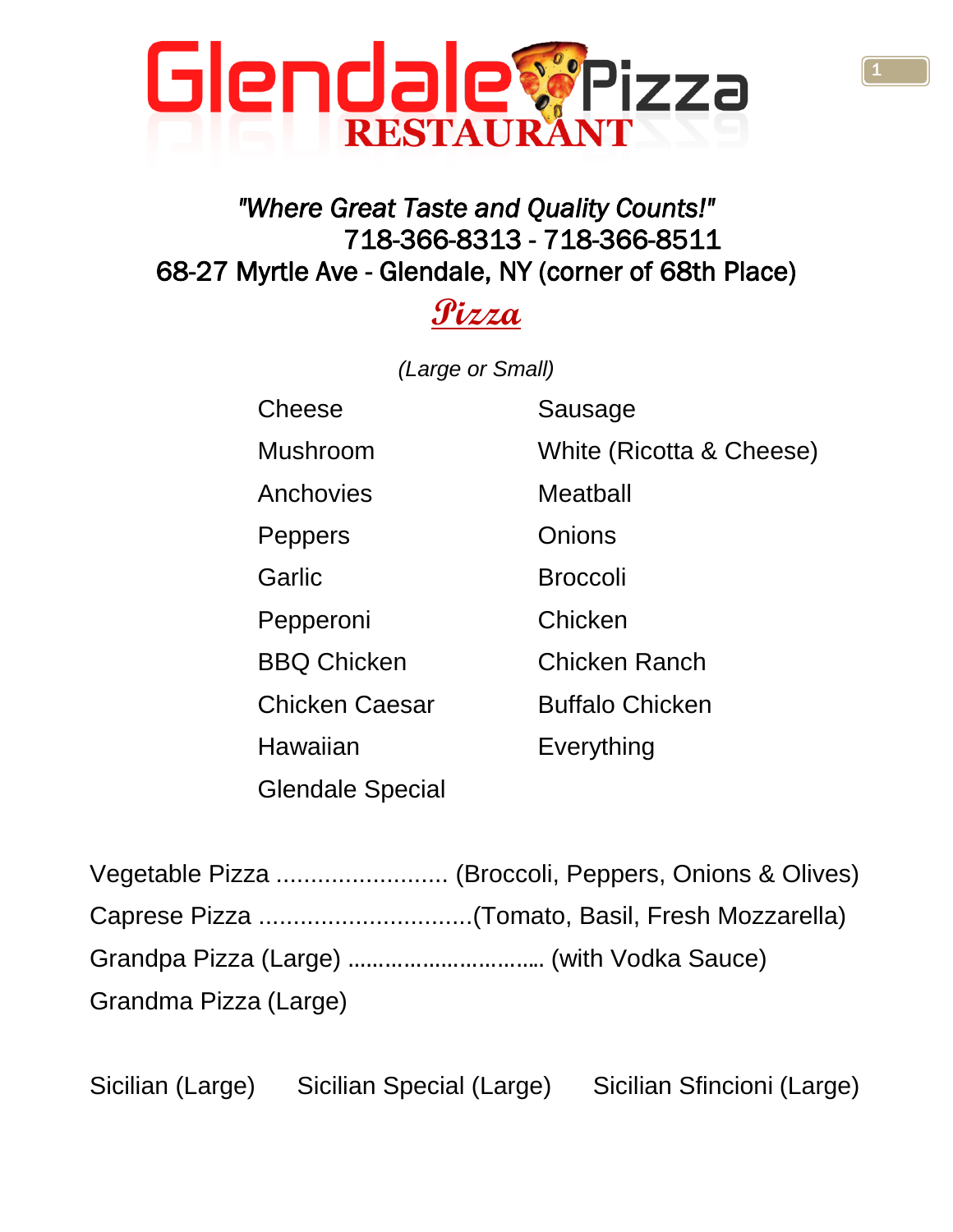### Mini Pies Available

### Gluten Free Pizza Available

Regular Slice Sicilian Slice

*Extra Items on Slice or Pie (+ \$)*

Pepperoni Bites (6) Calzone (Cheese) Calzone (Ham & Cheese) Rice Ball Rice Ball (w/Cheese & Sauce) Chicken Roll Garlic Knots (6) Zeppoles (6)

Pepperoni Pinwheel Beef Patty w/Coco Bread Rice Ball (w/Sauce) Sausage Roll Eggplant Roll

Cannoli

Panelle Hero ~ *Half or Whole*



Fettuccine Alfredo

Ravioli **Ziti or Spaghetti** Lasagna **Baked Stuffed Shells** Baked Ziti **Penne alla Vodka** Baked Ravioli Baked Ziti w/Meatballs Manicotti Baked Ziti w/Ricotta

*Meatballs or Sausage (+ \$)*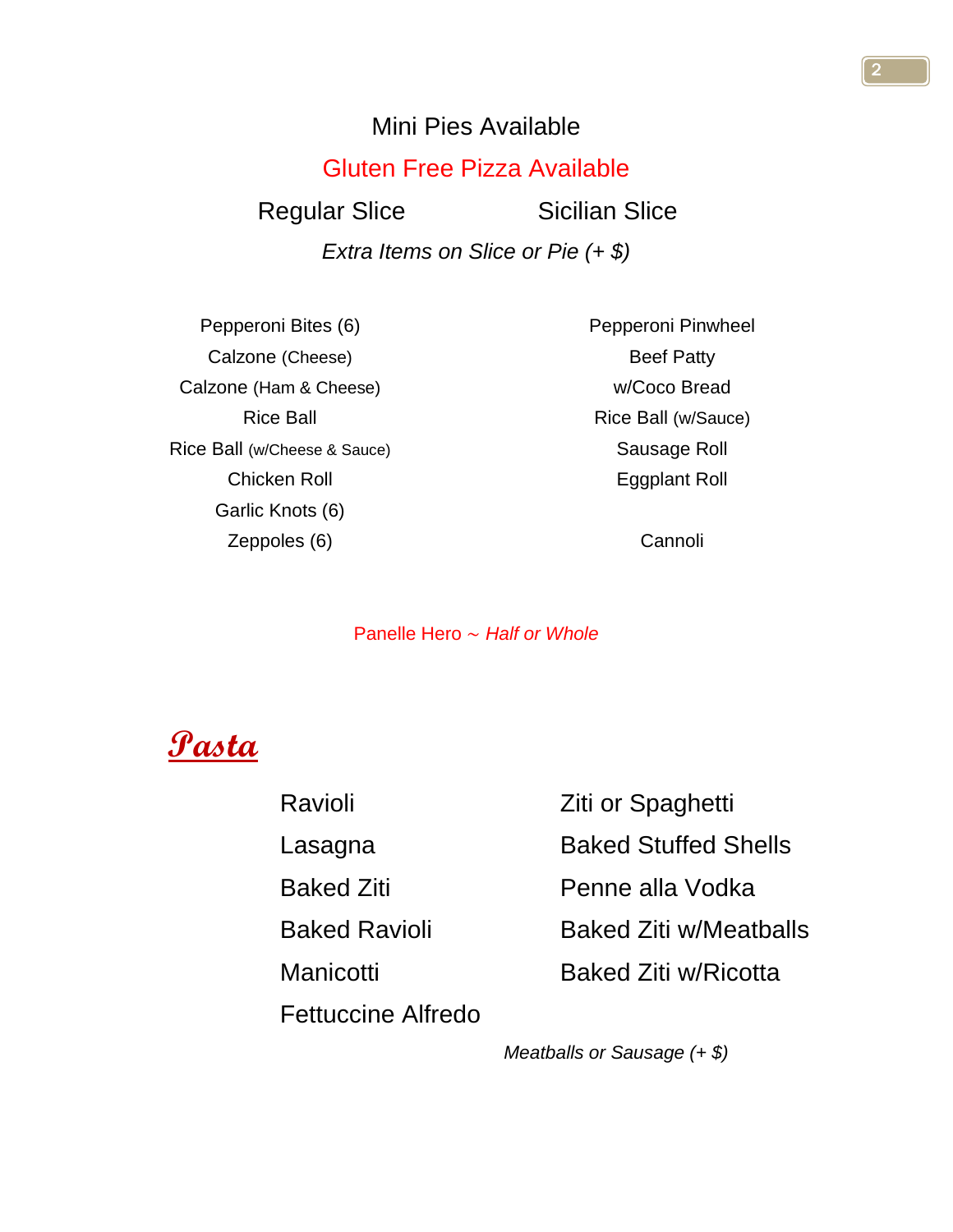**House Specialties**

*Served with Spaghetti, Linguini or Ziti*

Sausage & Peppers Baked Meatballs alla Parmigiana Eggplant Parmigiana



| <b>Mussels</b>                             | <b>Fried Calamari</b>      |
|--------------------------------------------|----------------------------|
| Calamari                                   | Clams (red or white sauce) |
| Marinara Sauce                             | <b>Broccoli</b>            |
| <b>Mushroom Sauce</b>                      | <b>Garlic &amp; Oil</b>    |
| <b>Butter Sauce</b>                        | <b>Meatballs</b>           |
| Sausages                                   | <b>Meat Sauce</b>          |
| Caprese  (Garlic, Oil, Tomato, Fresh Mozz) |                            |

**Glendale's Special**

Served with: Veal, Sausage, Peppers, Onions, Mushrooms & Tomato Sauce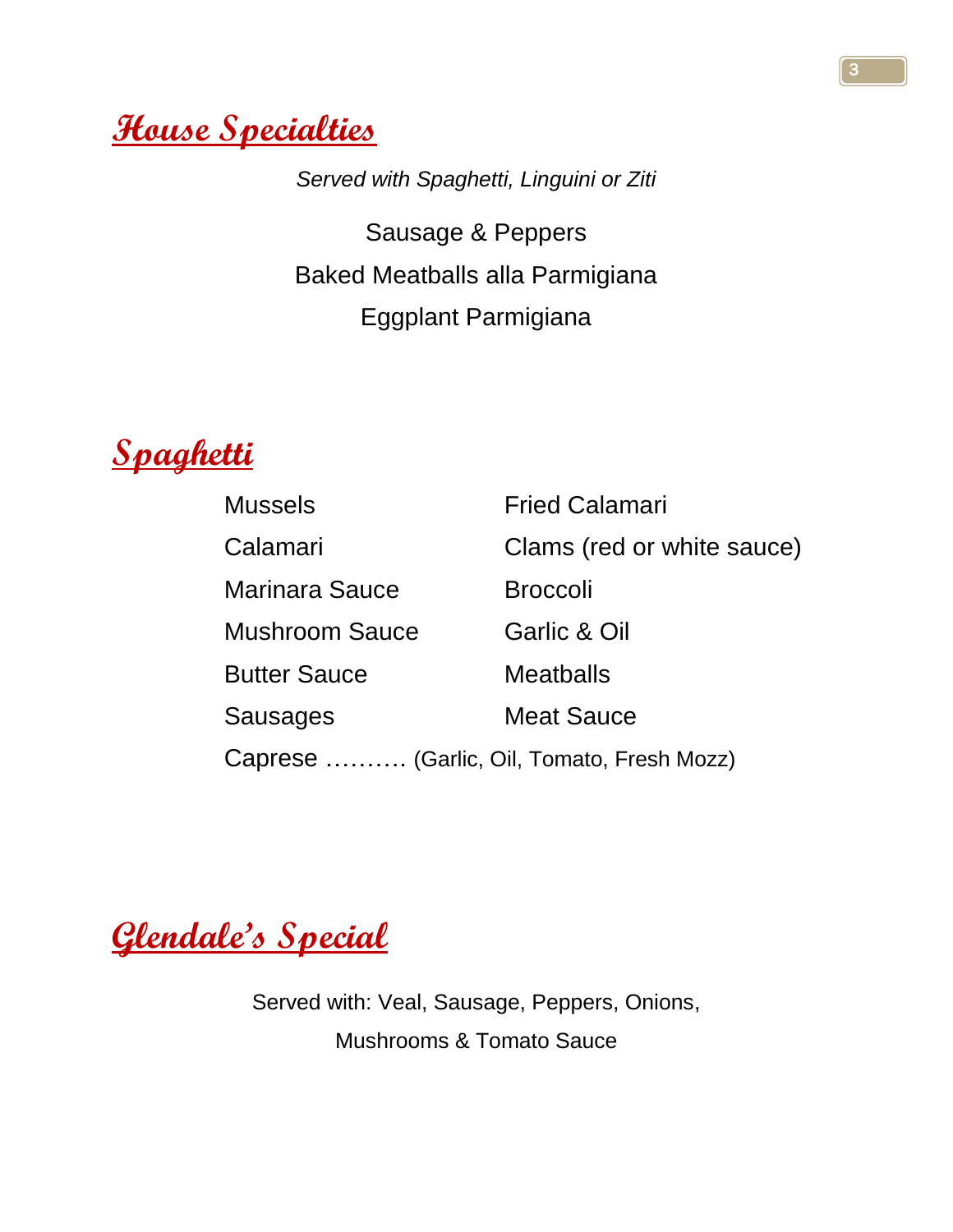

### *Cold*

Antipasto Tossed Salad

Caesar Salad Chicken Caesar Salad

Chicken Salad Shrimp Cocktail (5)

 *Vinaigrette - Ranch - Caesar - Creamy Italian - Blue Cheese Balsamic Oil & Vinegar - Italian - French*

### *Hot*

BBQ Wings (6) Spicy Wings (6)

Mussels Marinara Fried Shrimp

Fried Calamari Shrimp Scampi

Garlic Bread Calamari Marinara

Chicken Tenders

Baked Clams Oreganata (8)

## **Hot Plates**

#### Served without Spaghetti

- 
- 
- 
- 
- Meatballs Plate (4)
- Shrimp Parmigiana Sausage & Peppers
- Eggplant Parmigiana Veal Cutlet Parmigiana
- Chicken Parmigiana Veal & Peppers
- Sausage Parmigiana Meatballs Parmigiana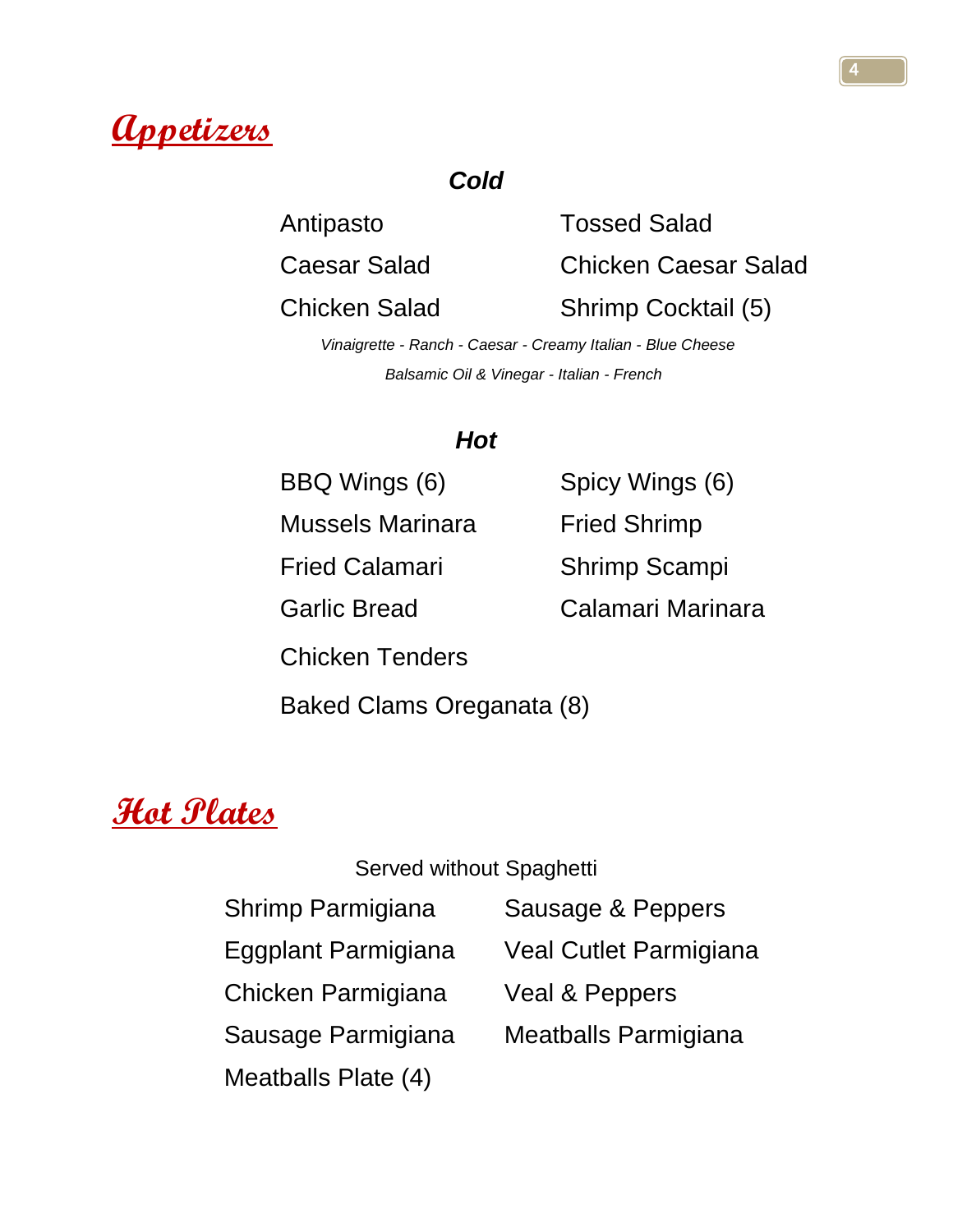## **Hot Heros**

Chicken Cutlet Parmigiana Chicken w/Lettuce & Tomato Chicken Fresh Mozz Roasted Peppers Veal w/Lettuce & Tomato Veal Cutlet Veal Cutlet Parmigiana Veal & Peppers Sausage & Peppers Sausage Sausage Parmigiana **Meatballs** Meatballs Parmigiana Eggplant (no cheese) Eggplant Parmigiana Pepper & Egg Potatoes & Egg Shrimp Parmigiana Steak Sandwich Cheese Steak Sandwich Cheese Steak/Onion Sandwich Cheese Steak/Onion/Mushroom Steak/Peppers Sandwich Cheese Steak Peppers Pane e Panelle Veggie Hero (Peppers, Onions, Mushroom, Broccoli, Cheese)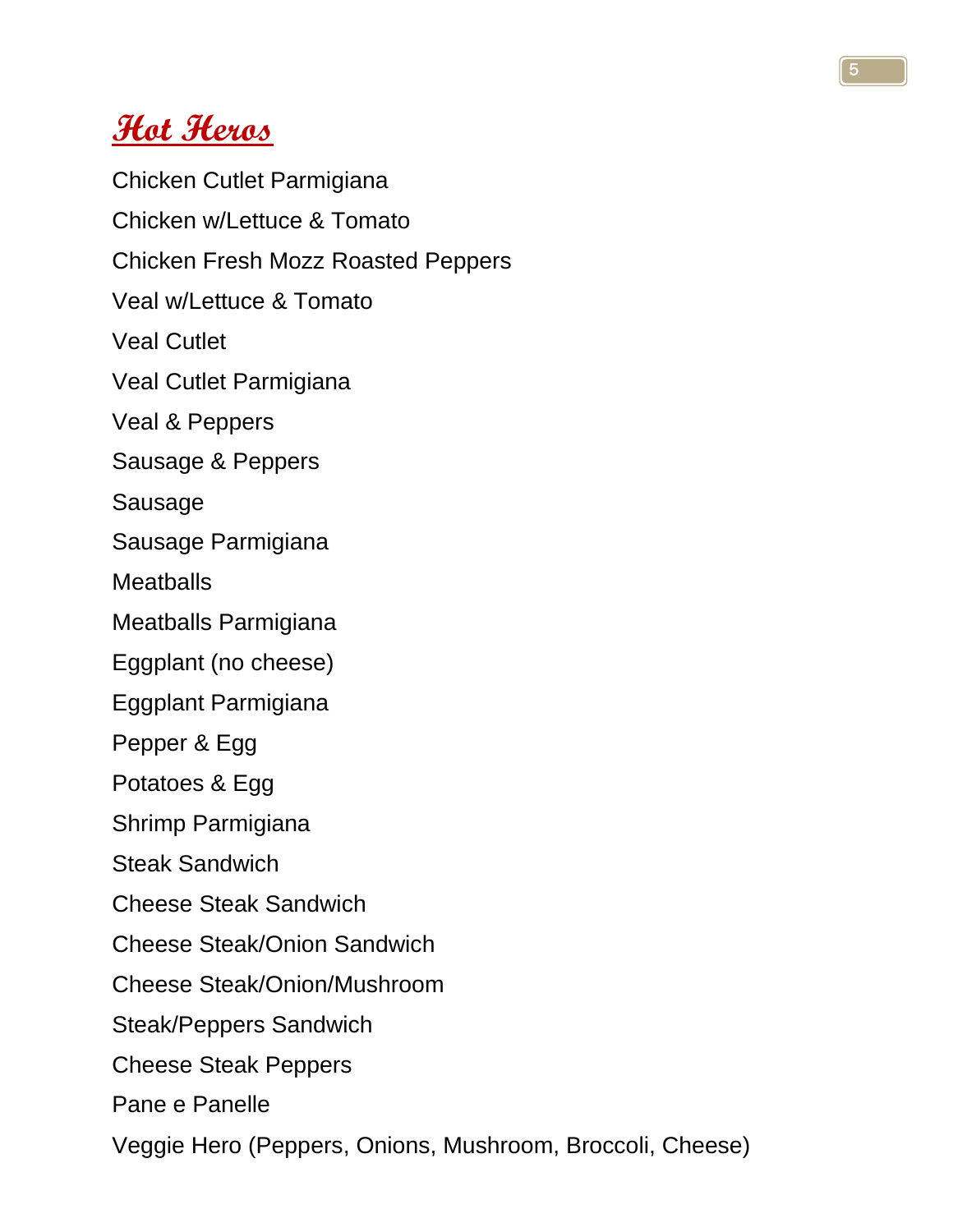## **Wraps**

Veggie Wrap B.B.Q. or Buffalo Chicken Wrap Classic Wrap Chicken Mozz & Roasted Pepper Chicken Caesar Wrap Chicken Cutlet Wrap

# **Veal & Poultry**

Served with Spaghetti, Linguini or Ziti

Veal Cutlet

Veal Cutlet & Mushroom

Veal Cutlet Parmigiana

Veal Cutlet & Peppers

Chicken Cutlet

Chicken Cutlet Parmigiana

Chicken alla Cacciatore

Chicken Parmigiana with Salad

Penne alla Vodka Chicken

Chicken Marsala

Chicken Francese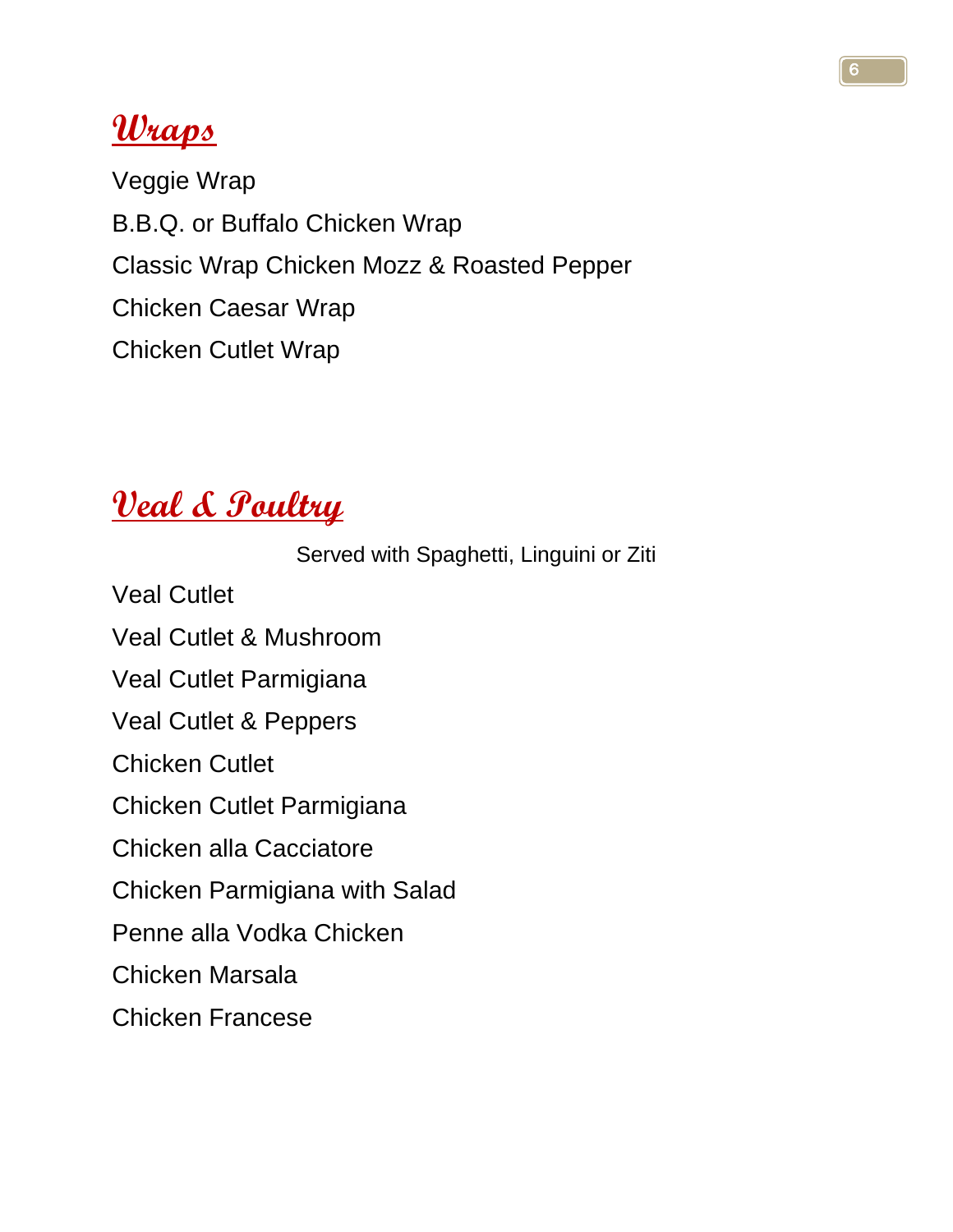

Chicken Noodle • Lentil • Minestrone Pasta Fagioli

## **Seafood Plates**

Served with Spaghetti, Linguini or Ziti Shrimp Alfredo Shrimp alla Vodka Shrimp Scampi Shrimps alla Marinara Shrimps alla Parmigiana Fried Shrimp Combination Seafood Luciana (Mussels, Calamari, Shrimp & Clams)



COFFEE • TEA • CAPPUCCINO • ESPRESSO PEPSI • SIERRA MIST • DIET PEPSI CANS ~ BOTTLES *(One Liter or Two Liters)* Snapple Beer & Wine Available

7